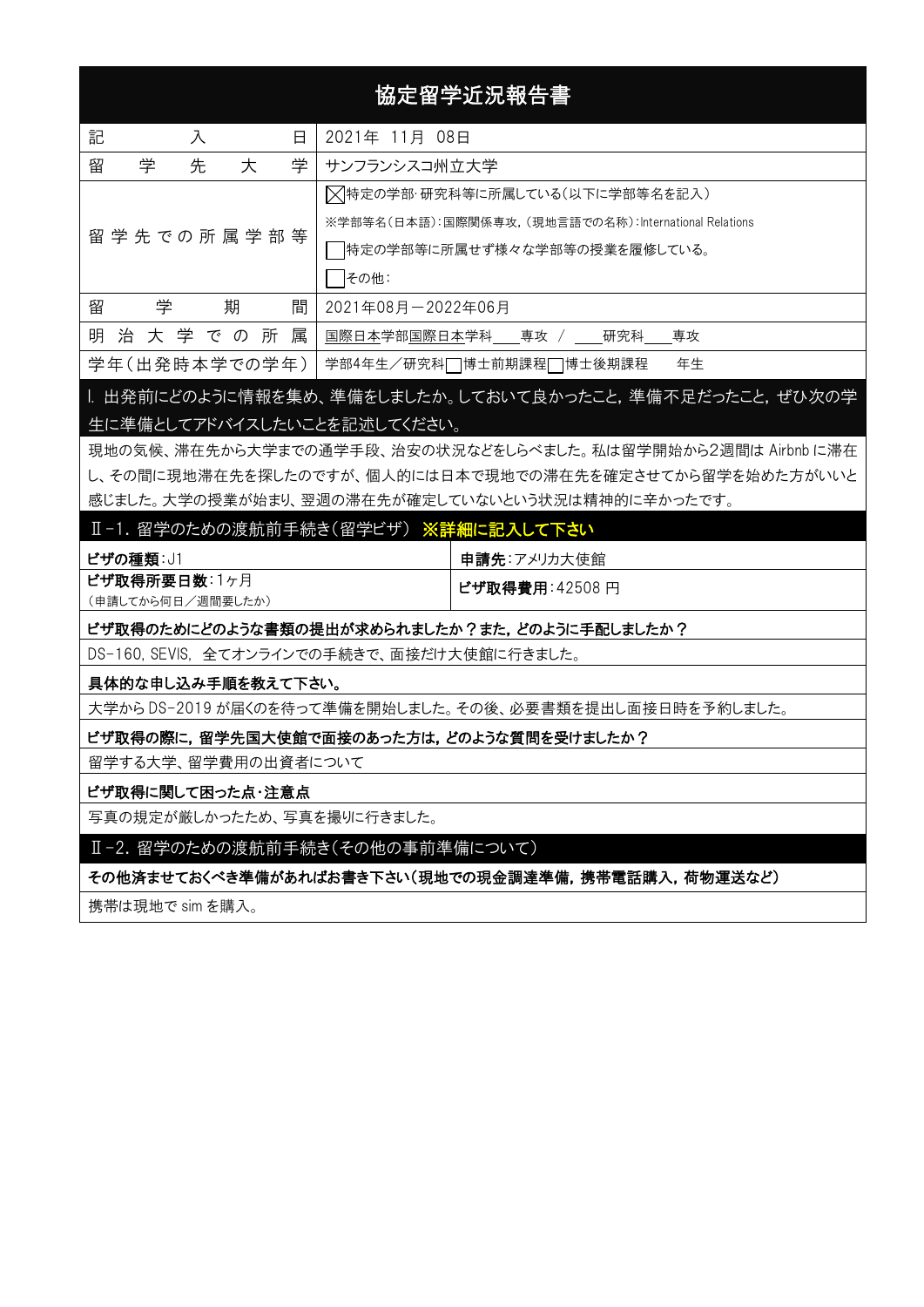| Ⅲ. 現地到着後のながれ                                                    |                                                       |                |                                 |     |  |  |  |  |  |
|-----------------------------------------------------------------|-------------------------------------------------------|----------------|---------------------------------|-----|--|--|--|--|--|
| 1.到着時の様子                                                        |                                                       |                |                                 |     |  |  |  |  |  |
| 利用航空会社                                                          | <b>ANA</b>                                            |                |                                 |     |  |  |  |  |  |
|                                                                 | ANA 公式サイト                                             |                |                                 |     |  |  |  |  |  |
| 航空券手配方法                                                         | ※利用した旅行社・旅行サイト,格安航空券情報等があれば記入して下さい。                   |                |                                 |     |  |  |  |  |  |
| 大学最寄空港名                                                         | San<br>Fransisco                                      | International  | 現地到着時刻                          | 16時 |  |  |  |  |  |
|                                                                 | Airport<br>□大学手配の<br>□知人の<br>□その他<br>]公共交通機関<br>⊠タクシー |                |                                 |     |  |  |  |  |  |
| キャンパスへの移動手段                                                     | 出迎え                                                   | 出迎え            | (□バス□電車)                        |     |  |  |  |  |  |
| 移動の所要時間                                                         | 1時間                                                   |                |                                 |     |  |  |  |  |  |
| 空港からキャンパスへの移動の際の注意点,タクシー・公共交通機関で移動する際の行き方,料金等                   |                                                       |                |                                 |     |  |  |  |  |  |
| Uber の乗り場がわからなかったため、少し慌てました。事前に調べておくと慌てず移動できると思います。             |                                                       |                |                                 |     |  |  |  |  |  |
| 大学到着日                                                           | 8月13日17時頃                                             |                |                                 |     |  |  |  |  |  |
| 2.住居について                                                        |                                                       |                |                                 |     |  |  |  |  |  |
| 到着後すぐに住居                                                        | はい                                                    |                | いいえを選んだ方:8月 28 日から入居可能だった。      |     |  |  |  |  |  |
| 入居できましたか?                                                       | 风いいえ                                                  |                |                                 |     |  |  |  |  |  |
| 住居のタイプ                                                          | 「寮                                                    | アパート           | ╳┫その他(ホームスティ)                   |     |  |  |  |  |  |
| 部屋の種類                                                           | 对一人部屋                                                 | 二人部屋           | □その他(                           |     |  |  |  |  |  |
| ルームメイト                                                          | ⊠日本人学生                                                | 他国からの留学生       | その他(                            |     |  |  |  |  |  |
| 住居を探した方法                                                        | ⊠大学の斡旋                                                | 自分で探した<br>その他( |                                 |     |  |  |  |  |  |
| エージェントに申請。<br>住居の申込み手順                                          |                                                       |                |                                 |     |  |  |  |  |  |
| 住居は渡航前に,また渡航後すぐに見つかりましたか?トラブルはありましたか?                           |                                                       |                |                                 |     |  |  |  |  |  |
| airbnb の契約のきれる2日前ほどに滞在先を確定させました。                                |                                                       |                |                                 |     |  |  |  |  |  |
| 3.留学先でのオリエンテーションについて                                            |                                                       |                |                                 |     |  |  |  |  |  |
| オリエンテーションの有無                                                    | ⊠あった<br>□なかった                                         |                |                                 |     |  |  |  |  |  |
| 日程                                                              | 二日間                                                   |                |                                 |     |  |  |  |  |  |
| 参加必須ですか?                                                        |                                                       | ⊠必須<br>任意参加    |                                 |     |  |  |  |  |  |
| 参加費用は?                                                          | ⊠無料                                                   | 有料(金額:         | オンラインでの開催。現地での生活や、学生の活動についての説明。 |     |  |  |  |  |  |
| 内容と様子は?                                                         |                                                       | なかった           |                                 |     |  |  |  |  |  |
| 留学生用特別がイダンス<br>授業開始日                                            | ⊠あった<br>8月23日から                                       |                |                                 |     |  |  |  |  |  |
| Ⅳ. その他、渡航してから必要な手続きについて                                         |                                                       |                |                                 |     |  |  |  |  |  |
|                                                                 |                                                       |                |                                 |     |  |  |  |  |  |
| 1. 現地で滞在許可等の申請の必要はありますか?いつ、どこで、方法は?日数、料金は?トラブルは?<br>なし          |                                                       |                |                                 |     |  |  |  |  |  |
| 2. その他現地でした手続きは?(健康診断、予防接種等)いつ、どこで、方法、日数、料金は?トラブルは?             |                                                       |                |                                 |     |  |  |  |  |  |
| なし                                                              |                                                       |                |                                 |     |  |  |  |  |  |
| 3. 現地で銀行口座を開設しましたか?手続方法、必要書類、日数、料金は?トラブルは?                      |                                                       |                |                                 |     |  |  |  |  |  |
| 開設しました。2時間ほどで開設できました。                                           |                                                       |                |                                 |     |  |  |  |  |  |
| 4. 現地で携帯電話を購入しましたか?手続方法、必要書類、日数、料金は?トラブルは?                      |                                                       |                |                                 |     |  |  |  |  |  |
| sim を買って現地の回線を使用しています。アメリカの学生は message の機能をよく使うためアメリカの電話番号を持ってお |                                                       |                |                                 |     |  |  |  |  |  |
| くことをお勧めします。                                                     |                                                       |                |                                 |     |  |  |  |  |  |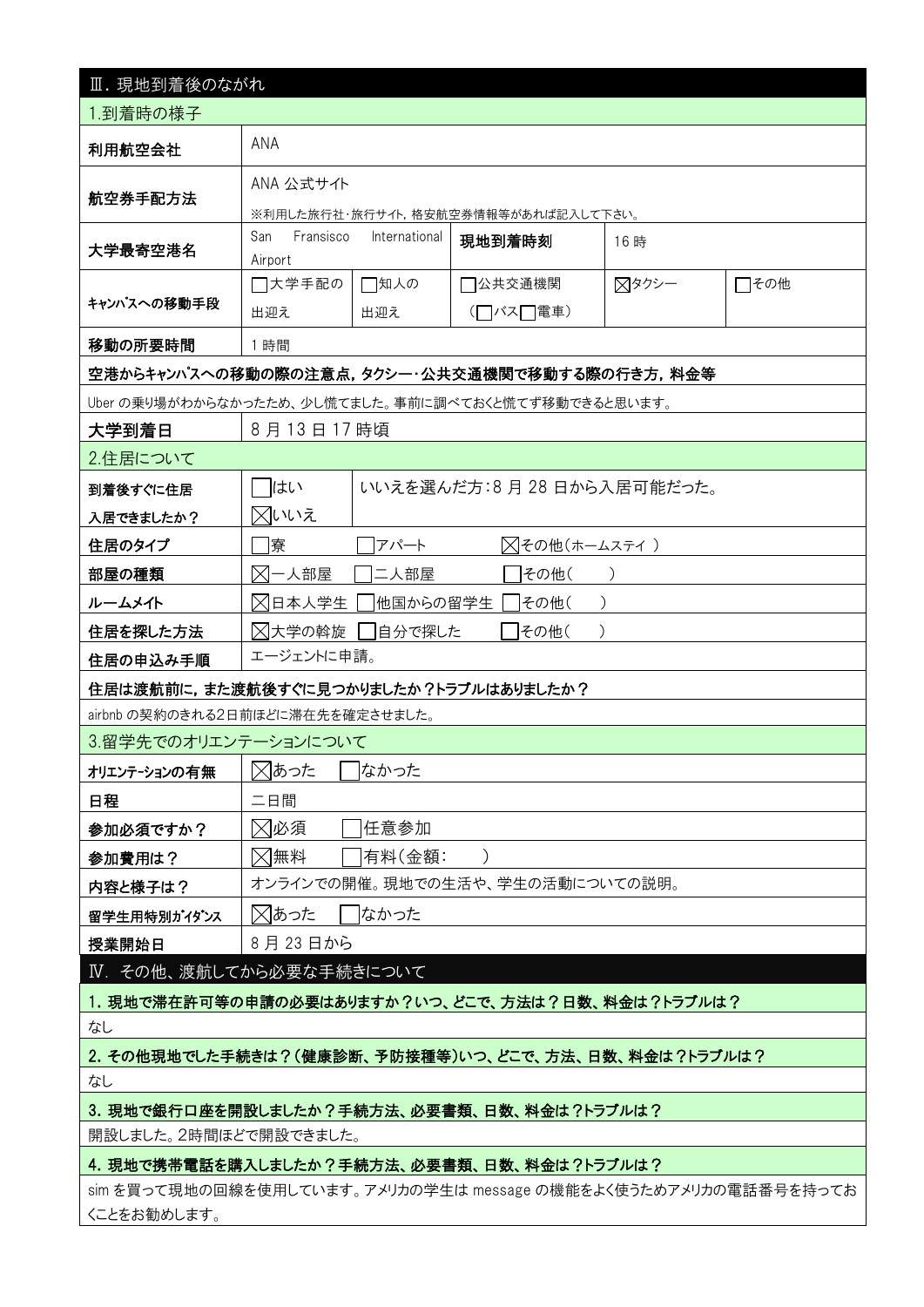| Ⅴ. 履修科目と授業について                                 |
|------------------------------------------------|
| 1.履修登録はいつどのような形で行いましたか?                        |
| ○ 日発前に(7月10日頃)                                 |
| ╳ オンラインで登録 │  志願書類に記入して登録 │  できなかった<br>その他(    |
| 到着後に( 月<br>日頃)                                 |
| オンラインで登録    国際オフィス等の仲介 <br>できなかった<br> その他(     |
| ⊠あった<br>登録時に留学生として優先されることは<br>はかった             |
| 優先が「あった」方はどのように優先されましたか?                       |
| 5月末から留学生優先の履修期間でした。                            |
|                                                |
| 優先が「なかった」方はどのように登録しましたか?                       |
|                                                |
|                                                |
| 出発前に授業を登録した方は,現地で変更・追加できましたか?また希望通りの授業が取れましたか? |
| できました。現地での情報を聞いて、到着後に修正しました。                   |

| Ⅵ. 一週間のスケジュール 授業時間、課外活動、勉強時間等、毎日の生活について記入してください。 |      |                      |                      |       |       |       |       |  |
|--------------------------------------------------|------|----------------------|----------------------|-------|-------|-------|-------|--|
|                                                  | 月    | 火                    | 水                    | 木     | 金     | 土     | 日     |  |
| 7:00                                             |      |                      |                      |       |       |       |       |  |
| 8:00                                             | 起床   |                      | 起床                   |       |       |       |       |  |
| 9:00                                             | 通学   | 起床                   | 通学                   | 起床    |       |       |       |  |
| 10:00                                            | 授業   | 朝食、通学                | 授業                   | 朝食、通学 | 起床    | 起床    | 起床    |  |
| 11:00                                            | 授業   | 授業                   |                      | 授業    | 課題    | 課題    | 友達と遊び |  |
| 12:00                                            | 昼食   | 授業                   | 昼食                   |       | 課題    | 課題    |       |  |
| 13:00                                            | 課題   | 昼食                   | 課題                   | ジム    |       |       |       |  |
| 14:00                                            | 課題   | language<br>exchange |                      | 昼食    | 友達と遊び | 友達と勉強 |       |  |
| 15:00                                            |      | 遊び                   | language<br>exchange | 課題    |       |       |       |  |
| 16:00                                            |      | 遊び                   |                      |       |       |       |       |  |
| 17:00                                            | ジム   | 遊び                   | 課題                   | 遊び    |       |       |       |  |
| 18:00                                            | 買い物  | 夕食                   | 課題                   |       |       |       |       |  |
| 19:00                                            | 帰宅   | 帰宅                   |                      | 帰宅    |       |       |       |  |
| 20:00                                            | 夕食   | 自由時間                 | 夕食                   | 課題    |       |       |       |  |
| 21:00                                            | 自由時間 |                      | 課題                   | 自由時間  |       |       |       |  |
| 22:00                                            |      |                      | 自由時間                 |       |       |       |       |  |
| 23:00                                            |      |                      |                      |       |       |       |       |  |
| 24:00                                            | 就寝   | 就寝                   | 就寝                   | 就寝    |       |       |       |  |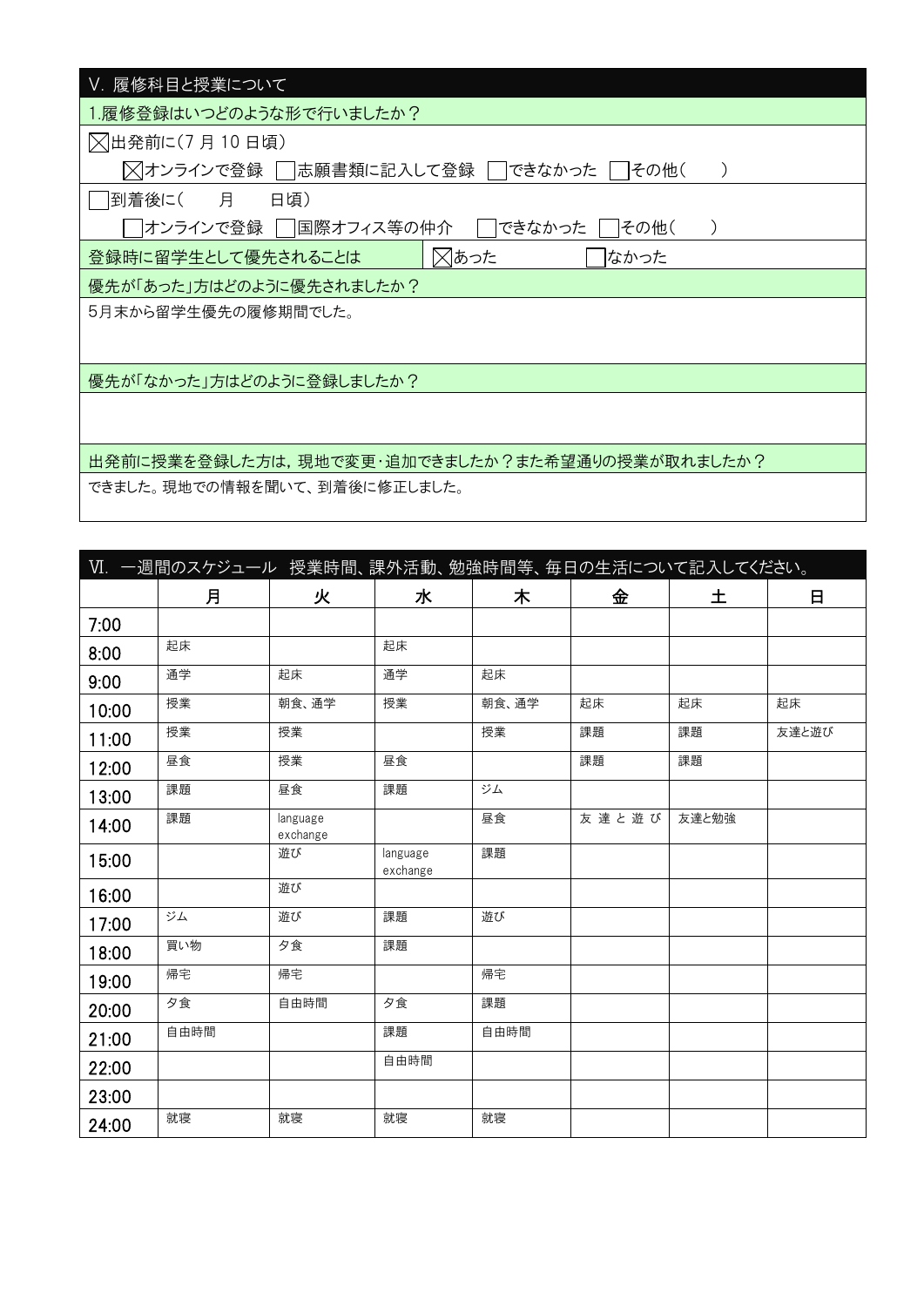# Ⅶ. 現在までの感想

留学先大学、プログラムについて、授業、宿舎、生活全般についてなど、自由に書いてください。

今のところ、大変なことはありつつも快適な留学生活を送っています。授業は課題が多くでて、大変です。授業のスタイルも 日本の大学とは異なり会話型のため、慣れるまでに時間がかかると思います。最近では友人関係も広がり、様々な場所へと 遊びに行くようになりました。

## 留学先大学を目指す学生に向けてのアドバイスをお願いします。

サンフランシスコ州立大学はサンフランシスコの中でも落ち着いた場所に位置しており、静かな環境で勉強できます。市内に は多くの観光名所があり、毎日飽きることなく生活できると思います。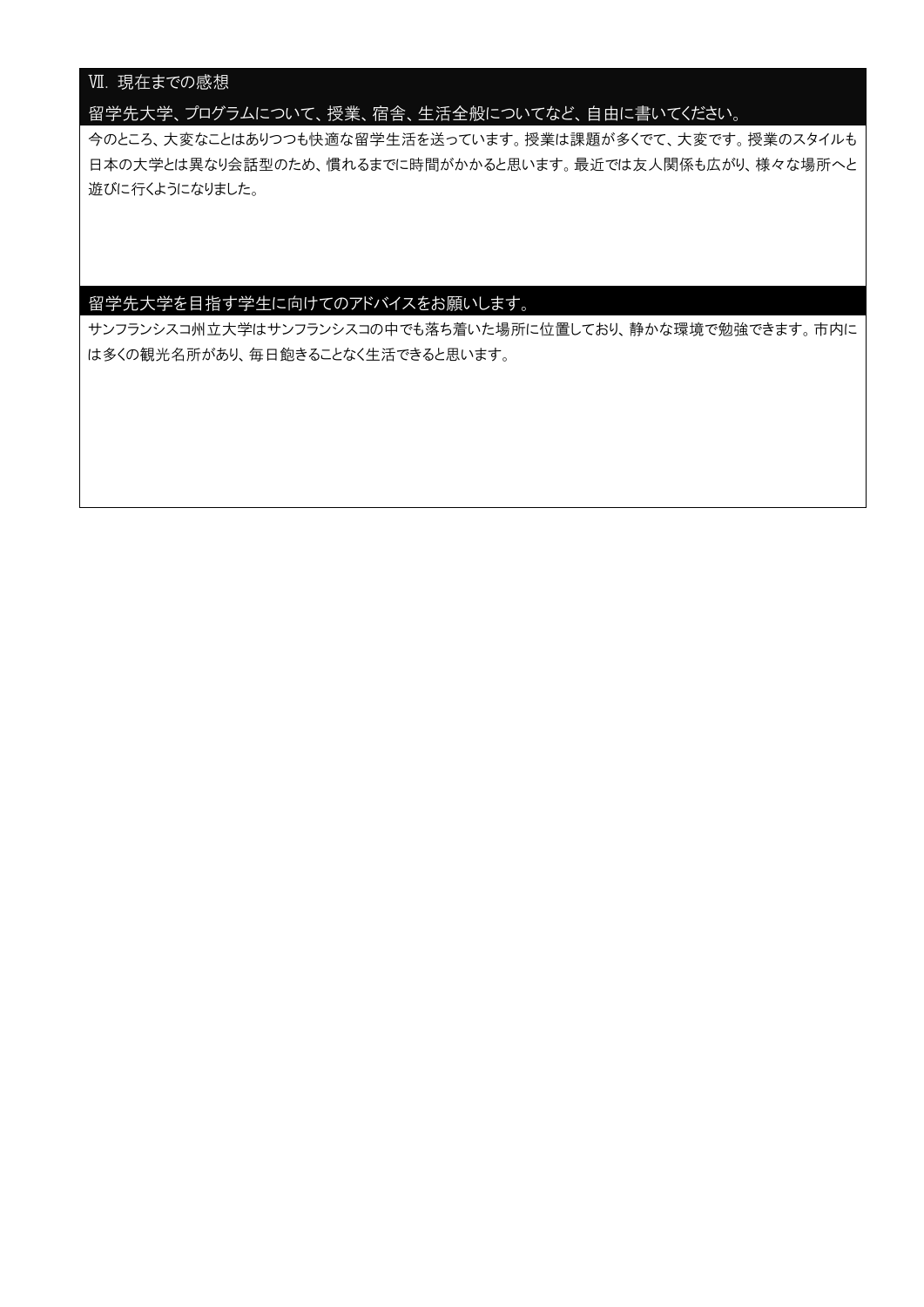| Report of the program activities (during the program) |                                                                                                                                                                                                                                                       |  |  |  |  |  |
|-------------------------------------------------------|-------------------------------------------------------------------------------------------------------------------------------------------------------------------------------------------------------------------------------------------------------|--|--|--|--|--|
| Date of reporting                                     | year2021 monthNovember day8                                                                                                                                                                                                                           |  |  |  |  |  |
| <b>Host University</b>                                | San Francisco State University                                                                                                                                                                                                                        |  |  |  |  |  |
| Department you belonging to<br>at the host university | I belong to a specific department (Please fill out the following information)<br>$\mathbb{X}$<br>X Name of the department: International Relations<br>do not belong to any specific department and taking the classes of<br>various majors.<br>Other: |  |  |  |  |  |
| Duration of the exchange<br>program                   | year2021 month August to year2022 month June                                                                                                                                                                                                          |  |  |  |  |  |
| Department you belong to at                           | School of Global Japanese Studies Major (field of study) Linguistics /<br>Graduate school                                                                                                                                                             |  |  |  |  |  |
| Meiji University                                      | of _____ Major______                                                                                                                                                                                                                                  |  |  |  |  |  |
| Year (before departure)                               | Undergraduate: yearSenior / Graduate   Masters   Doctorate year                                                                                                                                                                                       |  |  |  |  |  |

I**. How did you find the information to prepare for your departure? Please report and give some advises for future exchange students going abroad on what they need to know and be informed.**

I gethered information about weather, safety, housing and commute style from home to university.

# Ⅱ**-1**.**Preparing before going exchange program (About VISA)** ※**Please report in detail.**

| Type: J1                                                         | Where to apply: Embassy |  |  |
|------------------------------------------------------------------|-------------------------|--|--|
| How long did it take to get a VISA: A month                      | $Cost: 42508$ yen       |  |  |
| (How long did it take from the application to the acquisition of |                         |  |  |
| your VISA?)                                                      |                         |  |  |

**What kinds of documents were required to submit to apply for VISA? How did you prepare those documents?**

DS-160 and SEVIS

**Please report on the details of applying process.**

Received DS-2019 from university, and started applying.

**If you took any interview at the Embassy, please report on the details of the questions you were asked.** The name of university and the person who support finance.

**Were there any difficulties or notices to take the VISA?**

# Ⅱ**-2**.**Preparation before departing for exchange program** (**Other topics**)

**Please report on any other necessary preparation before your departure. (E.g. Preparation of money,** 

**purchasing a cellphone, shipments of your commodities, and etc.)** 

I think it is better to make sure the housing before departure.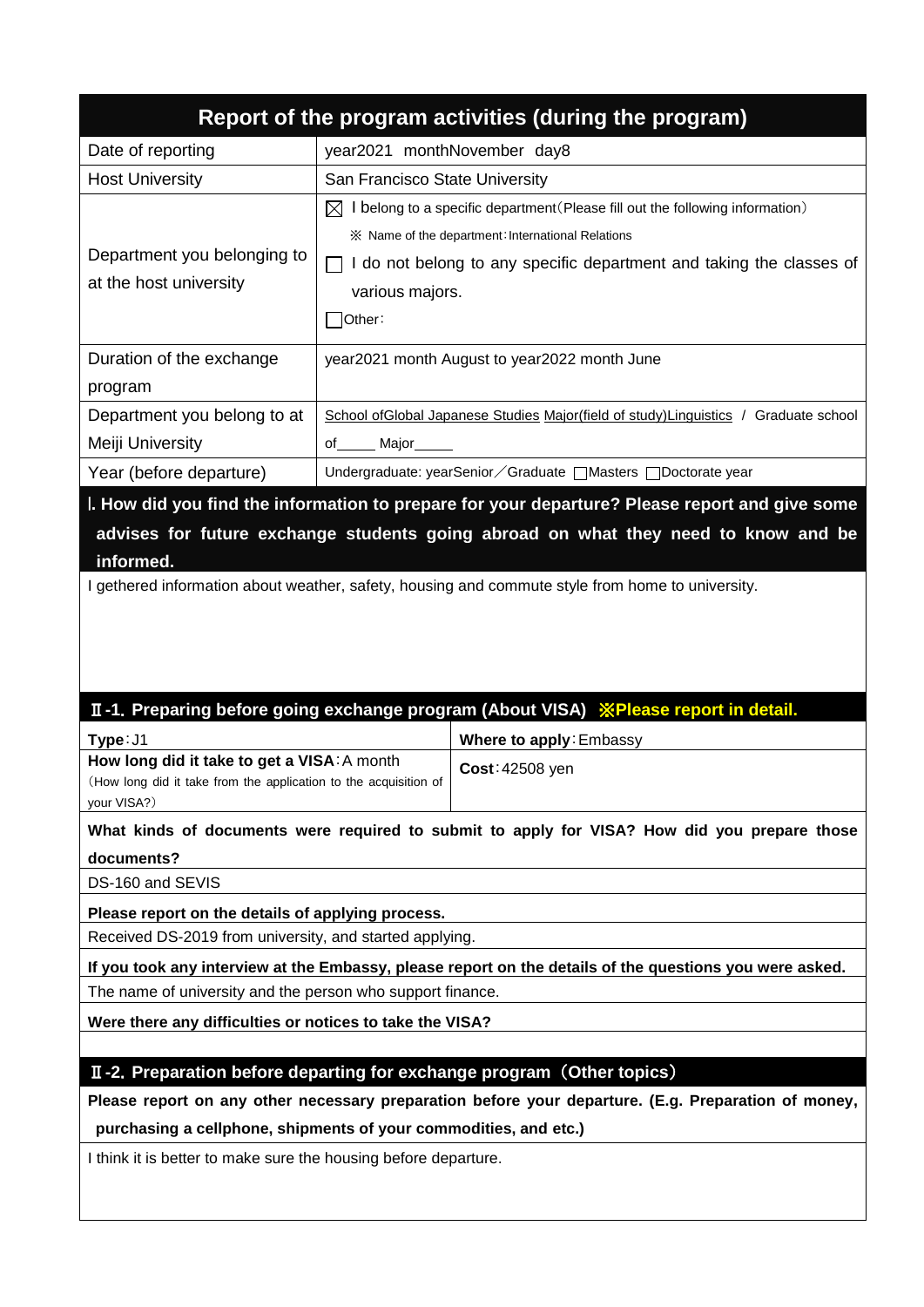| <b>III.</b> After Arrival                                                                                |                                                          |                              |                                                           |                                                           |                                                                                                        |                  |              |  |
|----------------------------------------------------------------------------------------------------------|----------------------------------------------------------|------------------------------|-----------------------------------------------------------|-----------------------------------------------------------|--------------------------------------------------------------------------------------------------------|------------------|--------------|--|
| 1. Arrival Information                                                                                   |                                                          |                              |                                                           |                                                           |                                                                                                        |                  |              |  |
| <b>Airline</b>                                                                                           |                                                          | <b>ANA</b>                   |                                                           |                                                           |                                                                                                        |                  |              |  |
| <b>How</b><br>purchase<br>to                                                                             | Official website                                         |                              |                                                           |                                                           |                                                                                                        |                  |              |  |
| ticket                                                                                                   | ※利用した旅行社・旅行サイト,格安航空券情報等があれば記入して下さい。                      |                              |                                                           |                                                           |                                                                                                        |                  |              |  |
| <b>Arrival airport</b>                                                                                   |                                                          | San<br>Airport               | Francisco<br>International<br><b>Arrival time</b><br>4 pm |                                                           |                                                                                                        |                  |              |  |
|                                                                                                          |                                                          | $\Box$ Pick-up of            |                                                           | $\Box$ Pick-up of                                         | Public transportation<br>$\mathsf{L}$                                                                  | $\boxtimes$ taxi | $\Box$ other |  |
| How to get to the campus                                                                                 |                                                          | host university              |                                                           | your friend                                               | $\Box$ Bus $\Box$ Train)                                                                               |                  |              |  |
| How long did it take from                                                                                |                                                          | A hour                       |                                                           |                                                           |                                                                                                        |                  |              |  |
| airport<br>the<br>to                                                                                     | the                                                      |                              |                                                           |                                                           |                                                                                                        |                  |              |  |
| campus?                                                                                                  |                                                          |                              |                                                           |                                                           |                                                                                                        |                  |              |  |
|                                                                                                          |                                                          |                              |                                                           |                                                           | Are there any important points to get to the campus? Please inform on the cost of taxi or any          |                  |              |  |
| transportations.                                                                                         |                                                          |                              |                                                           |                                                           |                                                                                                        |                  |              |  |
| Better to know the place in which can get Uber.                                                          |                                                          |                              |                                                           |                                                           |                                                                                                        |                  |              |  |
| <b>Arrival date</b>                                                                                      |                                                          |                              |                                                           | month August date13 time5 pm                              |                                                                                                        |                  |              |  |
| 2. Housing                                                                                               |                                                          |                              |                                                           |                                                           |                                                                                                        |                  |              |  |
| Did you check-in                                                                                         | Yes                                                      |                              |                                                           |                                                           | If your answer is "No": The date you checked-in was                                                    |                  |              |  |
| after<br>soon                                                                                            | $\boxtimes$ No                                           |                              |                                                           |                                                           | month August day28                                                                                     |                  |              |  |
| arriving?                                                                                                |                                                          |                              |                                                           |                                                           |                                                                                                        |                  |              |  |
| <b>Type of housing</b>                                                                                   | $\Box$ Dormitory                                         |                              |                                                           | $\Box$ Apartment                                          | ⊠Other (Homestaty)                                                                                     |                  |              |  |
| of<br>the<br><b>Type</b>                                                                                 | $\boxtimes$ Alone<br>$\Box$ Other(<br>$\Box$ two persons |                              |                                                           |                                                           |                                                                                                        |                  |              |  |
| room                                                                                                     |                                                          |                              |                                                           |                                                           |                                                                                                        |                  |              |  |
| <b>Room mates</b>                                                                                        |                                                          |                              |                                                           | $\boxtimes$ Japanese Student $\Box$ International Student | Other <sup>(</sup>                                                                                     |                  |              |  |
| How to find the                                                                                          |                                                          |                              |                                                           | $\boxtimes$ Recommendation from host university           | $\Box$ by yourself                                                                                     | $\Box$ Other $($ |              |  |
| accommodation                                                                                            |                                                          |                              |                                                           |                                                           |                                                                                                        |                  |              |  |
| Details of the                                                                                           | Apply to agency.                                         |                              |                                                           |                                                           |                                                                                                        |                  |              |  |
| application                                                                                              |                                                          |                              |                                                           |                                                           |                                                                                                        |                  |              |  |
|                                                                                                          |                                                          |                              |                                                           |                                                           | Have you decided your accommodation before departure or after arriving easily? Were there any troubles |                  |              |  |
| to find it?                                                                                              |                                                          |                              |                                                           |                                                           |                                                                                                        |                  |              |  |
| After arrived, but it was so hard to decide housing. I recommend you to decide housing before departure. |                                                          |                              |                                                           |                                                           |                                                                                                        |                  |              |  |
| 3. Orientation                                                                                           |                                                          |                              |                                                           |                                                           |                                                                                                        |                  |              |  |
| Was there any orientation?                                                                               |                                                          | $\boxtimes$ Yes<br>]No       |                                                           |                                                           |                                                                                                        |                  |              |  |
| <b>Date</b>                                                                                              |                                                          |                              | 8/16                                                      |                                                           |                                                                                                        |                  |              |  |
| Was it mandatory to attend?                                                                              |                                                          |                              | $\boxtimes$ Yes<br>ÎΝo                                    |                                                           |                                                                                                        |                  |              |  |
| Did it cost any?                                                                                         |                                                          |                              | Yes(Cost:<br>$\boxtimes$ No. It's free of charge.         |                                                           |                                                                                                        |                  |              |  |
| <b>Contents (details)</b>                                                                                |                                                          |                              |                                                           |                                                           | About the life in San Francisco, community.                                                            |                  |              |  |
| Was there any special guidance                                                                           |                                                          | $\boxtimes$ Yes<br>$\Box$ No |                                                           |                                                           |                                                                                                        |                  |              |  |
|                                                                                                          | arranged for exchange students?                          |                              |                                                           |                                                           |                                                                                                        |                  |              |  |
| Date of beginning of the class                                                                           |                                                          |                              | monthAugust day 23                                        |                                                           |                                                                                                        |                  |              |  |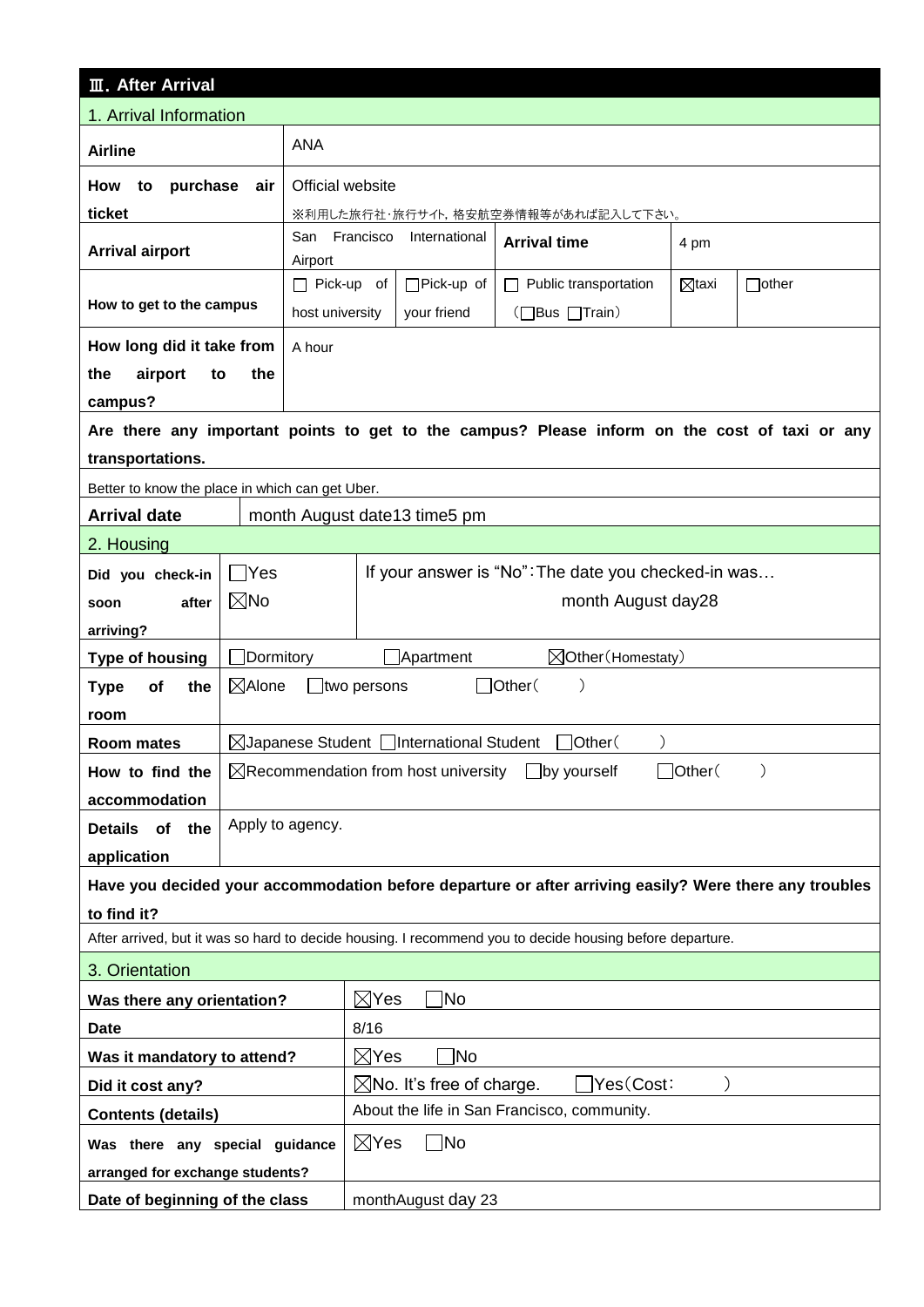### Ⅳ**. Other process to be completed after arriving**

**1**.**Was it necessary to get any permission of staying after arriving? If yes, where, report on when, and how** 

**to apply for a permission? How long and how much did it take? Was there any trouble?**

No

**2**.**Were there any other procedures you completed after arriving? (E.g. medical checkup, inoculation and**

**etc.) If yes, report on where, when, and how did you complete them? How long and how much did it take? Was there any trouble?**

No

**3**.**Did you open any bank account abroad? How did you open it and what kinds of documents were required to apply? How long and how much did it take? Was there any trouble?**

Yes, I did. It took 2 hours to open a bank account.

**4**.**Did you purchase any cellphone? How did you open it and what kinds of documents were required to**

**purchase it? How long and how much did it take? Was there any trouble?**

I bought a sim card. 10G and free call costs 46\$ per a month.

| V. Course registration and classes                                                                            |  |  |  |  |  |  |  |
|---------------------------------------------------------------------------------------------------------------|--|--|--|--|--|--|--|
| 1. When and how did you register your courses?                                                                |  |  |  |  |  |  |  |
| $\boxtimes$ Before departure (approximate date: month July day10)                                             |  |  |  |  |  |  |  |
| ]Online $\Box$ Filling out an application form $\Box$ Not allowed to register $\Box$ other(                   |  |  |  |  |  |  |  |
| After arriving (approximate date: around month<br>day                                                         |  |  |  |  |  |  |  |
| ]Online □With support by International office at the host university                                          |  |  |  |  |  |  |  |
| Not allowed to register $\Box$ other (                                                                        |  |  |  |  |  |  |  |
| $\boxtimes$ Yes<br>Was there any priority as an exchange<br>- INo                                             |  |  |  |  |  |  |  |
| student?                                                                                                      |  |  |  |  |  |  |  |
| If your answer is Yes, please report on the details.                                                          |  |  |  |  |  |  |  |
| From 24 <sup>th,</sup> May, there was priority register period for international students.                    |  |  |  |  |  |  |  |
|                                                                                                               |  |  |  |  |  |  |  |
| If your answer is No, how did you register your classes?                                                      |  |  |  |  |  |  |  |
|                                                                                                               |  |  |  |  |  |  |  |
|                                                                                                               |  |  |  |  |  |  |  |
| If you had registered the courses before departure, could you change or add any classes after arriving? Could |  |  |  |  |  |  |  |
| you register all the classes which you wished to attend?                                                      |  |  |  |  |  |  |  |
| Yes, I could. I changed little after arrived.                                                                 |  |  |  |  |  |  |  |
|                                                                                                               |  |  |  |  |  |  |  |